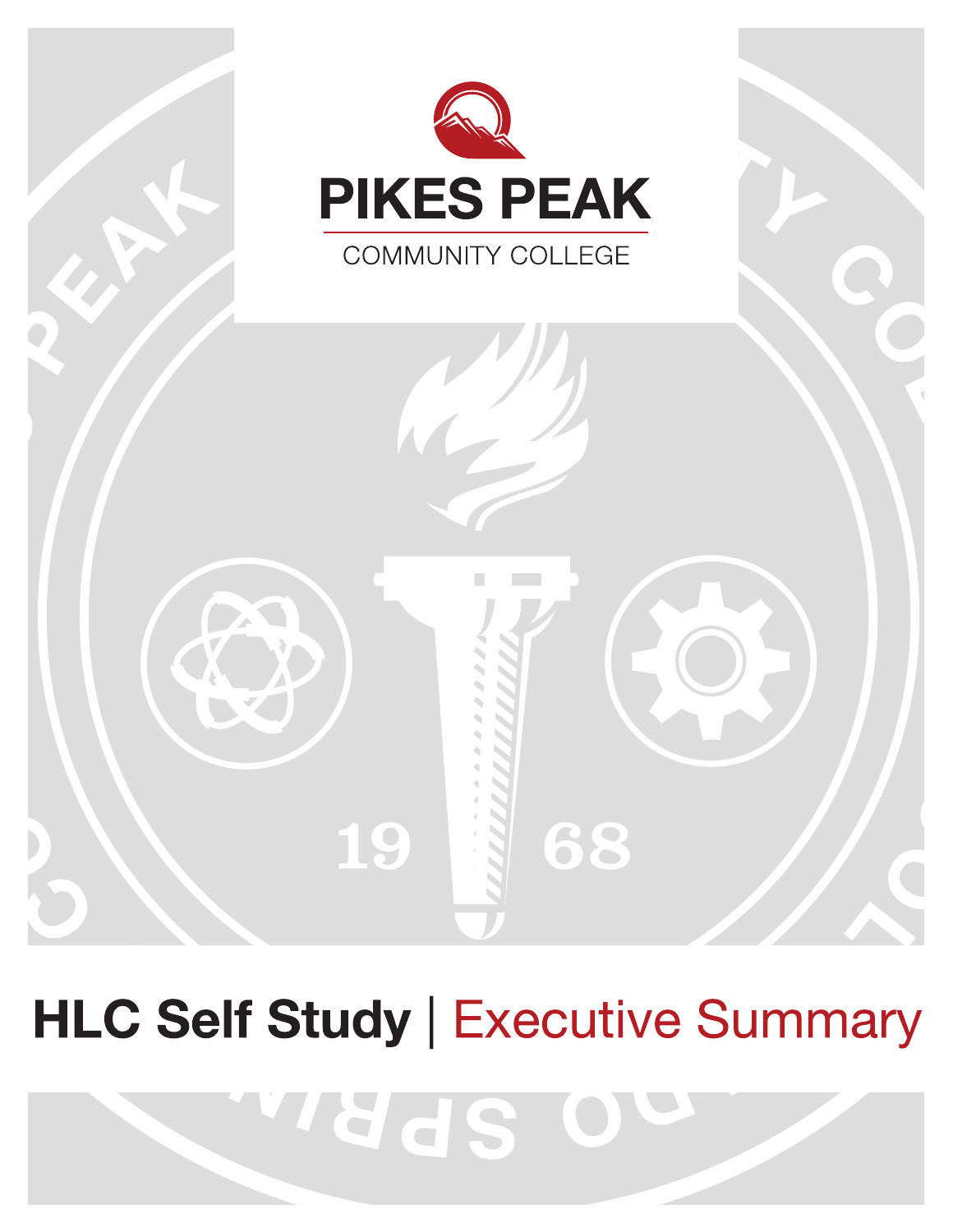# **Introduction**

This self-study evaluates Pikes Peak Community College (PPCC) compared to the criteria for continued accreditation identified by the Higher Learning Commission; it reviews the efficiency of the College's programs and services. To provide an appropriate context for presenting the self-study, this background section 1) provides an overview of the history of PPCC and the region it serves, 2) summarizes the Institution's changes that have occurred since the last accreditation review, and 3) describes how the self-study was conducted at PPCC.

#### **College History and Profile**

Although the Colorado Legislature established a few junior colleges as early as 1925, the statewide system of community colleges was not founded until 1967. The Community College and Occupational Act of 1967 separated community colleges and vocational schools from sole local district control by establishing the State Board for Community Colleges and Occupational Education (SBCCOE) to share control of the new community college system. In 1985, House Bill 1187 established the SBCCOE as the governing body of the Colorado Community College System (CCCS), changed local boards to advisory councils, and created dual oversight of the community colleges and vocational education for the State of Colorado.

Established in 1968 as a member of CCCS, PPCC was first known as El Paso Community College and authorized a legislative mission to provide vocational and liberal arts programs to students from the Pikes Peak Region of Colorado. When the College opened its doors in September 1969, more than 800 students had enrolled. By 1978, the College had constructed its first full-service facility (the Centennial Campus in southern Colorado Springs) and the name of the College was officially changed to Pikes Peak Community College. 

During the next 20 years, the region experienced rapid growth, accelerating the need for expanded educational services. This demand resulted in the opening of the Downtown Studio Campus in central Colorado Springs in 1986, the Rampart Range Campus in the north end of the city in 1998, and the Falcon Campus in 2008. In addition, PPCC offers courses at two military sites in the region, Fort Carson Army Post and Peterson Air Force Base. 

Today, PPCC has grown and expanded to become the largest postsecondary educational institution in Colorado Springs. The College offers the most widely accessible and affordable education in the region. PPCC offers 44 academic programs with 175 degrees and certificates in transfer liberal arts and sciences areas and career and technical training.

Courses are offered on campus, on-line, and in hybrid formats. Campus-based classes are held Monday through Sunday, and day and evening schedules are available. A weekend college operates at the Downtown Studio Campus, offering working students an opportunity to complete an Associate's degree by taking classes on Friday evenings and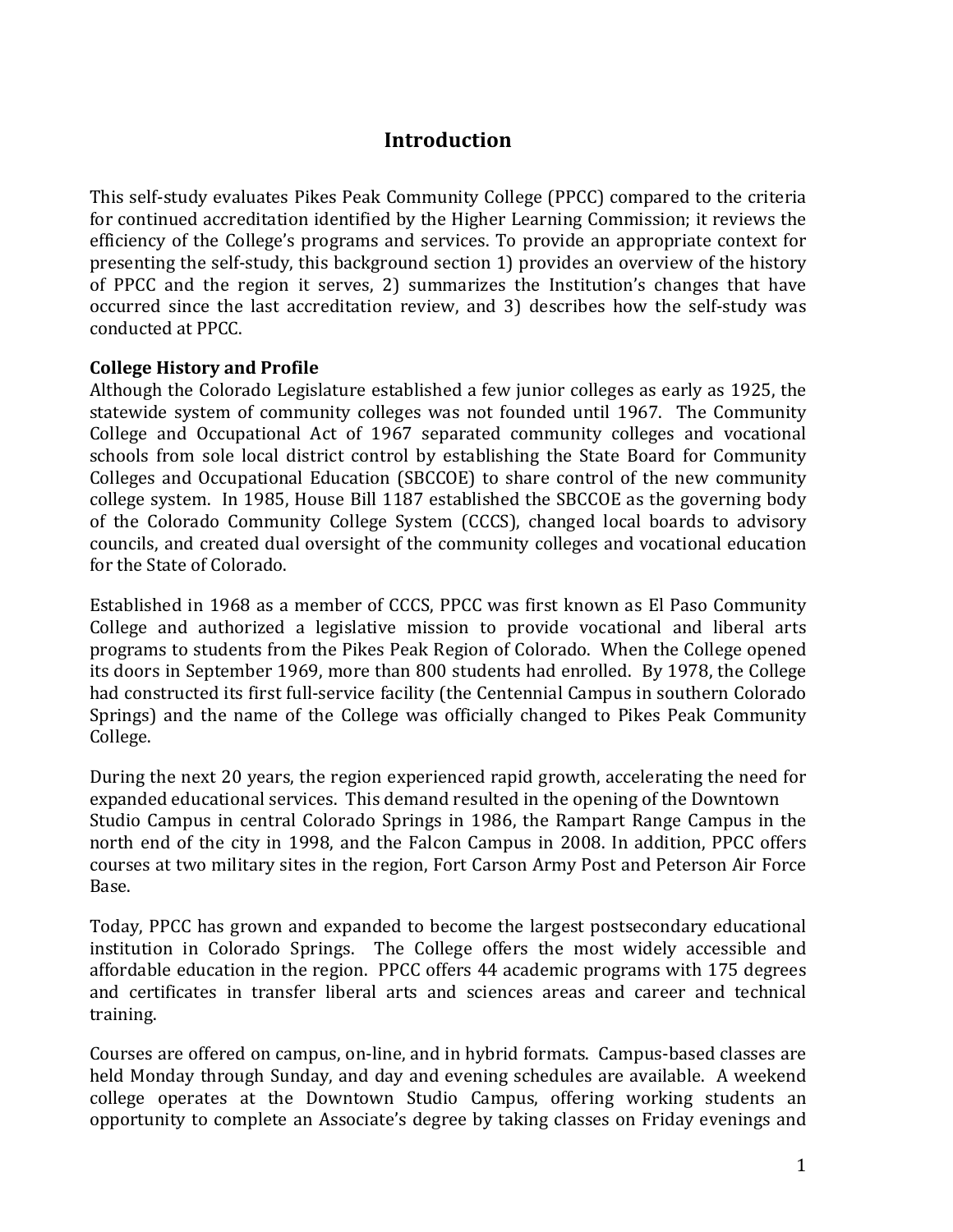Saturdays. As of the Fall 2013, the College provided concurrent enrollment to 1,000 area high school students and offered vocational programs to more than 450 high school students. 

The PPCC service area encompasses Elbert, El Paso, and Teller counties in south central Colorado, an area of more than 668,000 residents. Much of the 4,536 square mile service area is rural ranch land or is held by the U.S. government as cited in Find A County, *Colorado Counties, Inc.* (2010). The area is home to the United States Air Force Academy. Fort Carson Army Post, Peterson Air Force Base, Schriever Air Force Base, Cheyenne Mountain Air Station, as well as the North American Aerospace Defense (NORAD) and US Northern Commands. The largest city in the area is Colorado Springs, population 417,335, which represents 62% of the PPCC service area population. Like many communities along Colorado's Front Range, Colorado Springs and the surrounding communities have experienced tremendous urban growth in the past 30 years, particularly in-migration of "baby boomers" moving to the area for lifestyle reasons. Most new growth in the region is occurring in a northeasterly direction, to include the unincorporated exurb of Falcon.

The 2012 American Community Survey estimates that 45% of PPCC service area residents age 25 and older have attained at least an Associate's degree and 8.5% of the service area population is currently enrolled in college or graduate school (U.S. Census Bureau American Community Survey, www.census.gov/acs/). In 2010, the median household income for the region ranged from a low of \$57,079 in El Paso County to a high of \$79,367 in Elbert County.

The PPCC student body is quite diverse when compared to the demographics of the region it serves. In the fall semester of 2012, PPCC enrolled 15,189 students with the following attributes: 

- 82% residents;
- $62\%$  part-time; 38% full-time
- $\cdot$  58% female; 42% male
- 30% ethnic or racial minorities;
- 32% first generation
- 24% active duty military, military dependents, and/or veterans.

| Table 1.1 PPCC service area population compared to PPCC student population |                           |             |
|----------------------------------------------------------------------------|---------------------------|-------------|
| <b>Ethnicity</b>                                                           | Service Area <sup>a</sup> | <b>PPCC</b> |
| Percentage American Indian/Alaskan Native                                  | $1\%$                     | 3%          |
| Percentage Asian or Pacific Islander                                       | 3%                        | 5%          |
| Percentage Black Non-Hispanic                                              | 5%                        | 9%          |
| Percentage Hispanic Origin - Other                                         | 14%                       | 13%         |
| Percentage Other (Two or More Races)                                       | 3%                        | .01%        |
| Percentage Unknown/Not Reported                                            | $0\%$                     | 6%          |
| Percentage White Non-Hispanic                                              | 73%                       | 63%         |
| <b>Grand Total</b>                                                         | 668,699                   | 15,189      |

(Source: PPCC 2009-2013 Data Book),<sup>a</sup> 2010 Census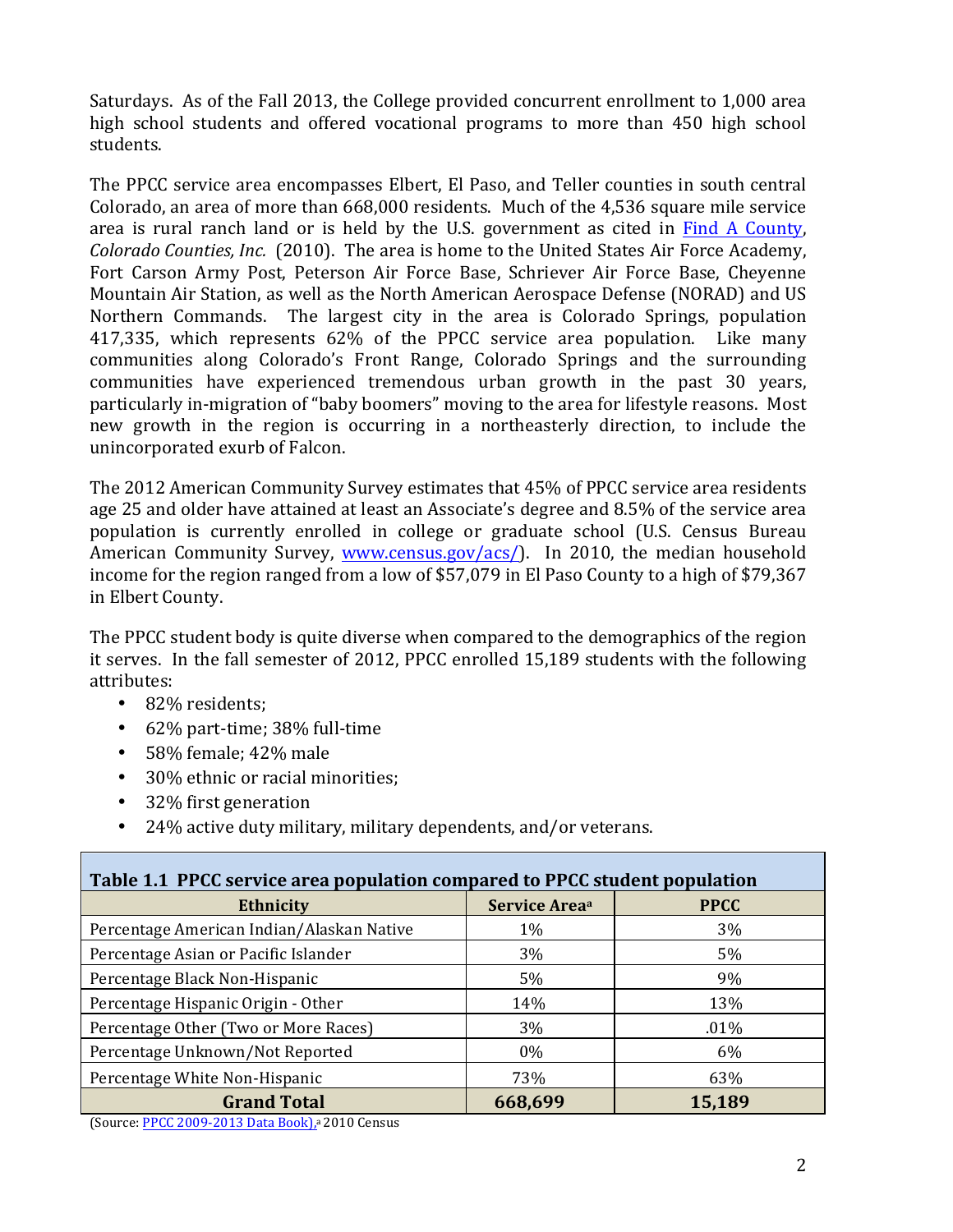The average age of the student population is 28, and  $8.4\%$  of all students were 45 years of age or older. The Hispanic population is Colorado's fastest-growing minority population, growing  $41.2\%$  in Colorado from 2000 to 2010; the growth in El Paso County alone was  $60.4\%$  during the same period. The number of declared PPCC Hispanic students grew 18% from Fall 2003 to Fall 2012. While the PPCC service area has a higher percentage of Hispanics than the PPCC student population, the region has a lower percentage of all other categories of race and ethnicity than does the PPCC student body.

#### **Community Profile**

Many regions of Colorado were settled by miners and ranchers, as was the case for most of Teller County, home to the Cripple Creek and Victor Mines, and Elbert and southern and eastern El Paso counties, home to numerous large ranches and small family homesteads. Colorado Springs' specific appeal was climate and culture. General William Jackson Palmer founded Colorado Springs in 1871, envisioning a resort community in the shadow of Pikes Peak. Within seven years of the city's founding, the Antlers Hotel was built; and by 1918, the renown Broadmoor Hotel was constructed, making Colorado Springs a tourist destination.

The city is home to the United States Olympic Committee and a U.S. Olympic Training Center, as well as more than 40 national sports organizations' governing bodies and several national and international non-profit organizations. In addition, the region's healthcare system is expected to continue expanding, as the previously city-owned Memorial Hospital has now become part of the University of Colorado health system and the CU Medical School is opening a branch campus in the city in 2014.

The region's top 10 employers, employing more than 25% of the region's workforce, are public sector organizations including the area military installations, Memorial Health System, and educational institutions like University of Colorado-Colorado Springs (UCCS), PPCC, and local school districts.

Among the top private employers in the area are leading high technology companies such as Agilent Technologies, Hewlett-Packard, Quantum Corporation, Compaq Computer, SCI Systems, Lockheed-Martin, Oracle Corporation, ITT Industries, and Verizon. The region now has several large data centers for firms such as Wal-Mart and Federal Express, and has a growing biotechnology and medical device manufacturing component, including companies like CEA Medical Manufacturing, De Puy Synthes, and Pyxant Labs (Colorado Department of Labor and Employment data, www.colorado.gov/cdle).

The recent national economic recession had a dramatic impact on the region, and the negative effects were exacerbated in the Colorado Springs economy by the predominance of the high tech industry and the military, both hard hit by budget cuts. Unemployment rose dramatically in the region and continues to lag at least one percentage point behind the metro Denver and Boulder regions.

During the last decade, El Paso County became the largest county in Colorado, adding more than 107,000 new residents between 2000 and 2010, an annual increase of approximately  $1.9\%$ . This growth rate exceeded the state's growth rate for the same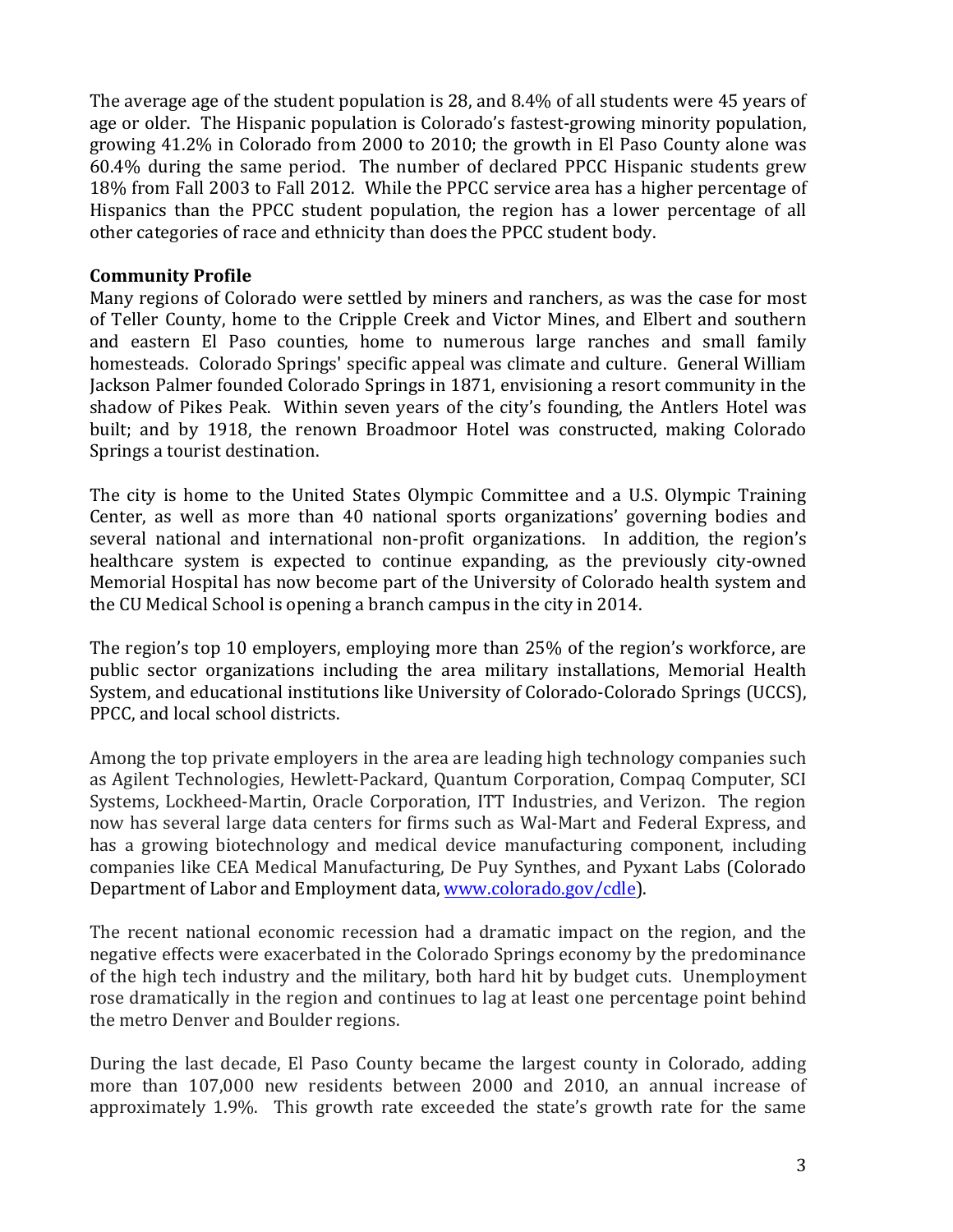period, a trend that is expected to continue (DOLA Planning and Management Region 4 Socioeconomic Profile of the Pikes Peak Region).

One significant reason for this sustained level of growth is the expansion of Ft. Carson Army Post. Because of Base Realignment and Closure (BRAC) and other Department of Defense initiatives, Fort Carson has grown from an October 2006 level of approximately 12,600 authorized troops to more than 25,000 troops plus more than 33,000 family members. With the ongoing addition of a combat aviation brigade, Fort Carson's growth, as per the Fort Carson Regional Growth Plan Final Transition Report (July 2013), is expected to continue through 2014 even with the effects of planned reductions in force.

The PPCC service area continues to become more diverse. Hispanics continue to be the fastest growing minority ethnic group and comprise almost  $14\%$  of the population; since 2000, more than 40,000 new residents are Hispanic. Demographic growth among seniors also is noteworthy. From 2000-2012, the senior population of El Paso County grew  $39\%$ while overall population grew 20.4%. Today, there are more than  $62,000$  seniors living in El Paso County, about one third are military veterans (U.S. Census Data).

#### **Accreditation History of the College**

Pikes Peak Community College was first accredited by the Higher Learning Commission of the North Central Association of Colleges and Schools in 1975, and has received continuous accreditation since that time. In June 2010, the College completed a HLC Multi-Site Visit and was found adequate in all areas and at all campus locations.

#### Updates from the 2003 Evaluation Team Report

The last comprehensive evaluation of the College was conducted in November 2003. The 2003 Evaluation Team noted that it "was able to confirm genuine attempts to address each of the concerns noted by the 1993 visit team." However, there were three areas in which the 2003 Team remained concerned about the College's slow progress: assessment, library resources, and diversity in hiring.

With respect to assessment, the HLC Evaluation Team was concerned that the College lacked an assessment plan that was "systemic, ongoing and supported college-wide" and recommended a focused visit on assessment of student academic learning during academic year 2006-2007. In lieu of the return focus visit, the College applied for and was accepted into the HLC's Academy for Assessment of Student Learning. During the fouryear project, which began in 2006, a team of faculty set in motion a plan to move through the assessment cycle in AA, AS, and AAS degree programs and to assess a series of identified general education outcomes. When the project culminated in 2011, faculty had begun taking action to respond to assessment findings and strengthen curriculum and teaching. A major focus of this effort has been on outcomes related to critical thinking. In 2011, the college embarked on a second Academy project to build on actions to improve students' abilities to think critically and to establish assessment as a practice within student services areas.

The 2003 HLC Evaluation Team was concerned about the lack of library resources, both in terms of funding and staffing. Since the team visit, the College has responded by recruiting and hiring a Director of Library with expertise in Library Science and has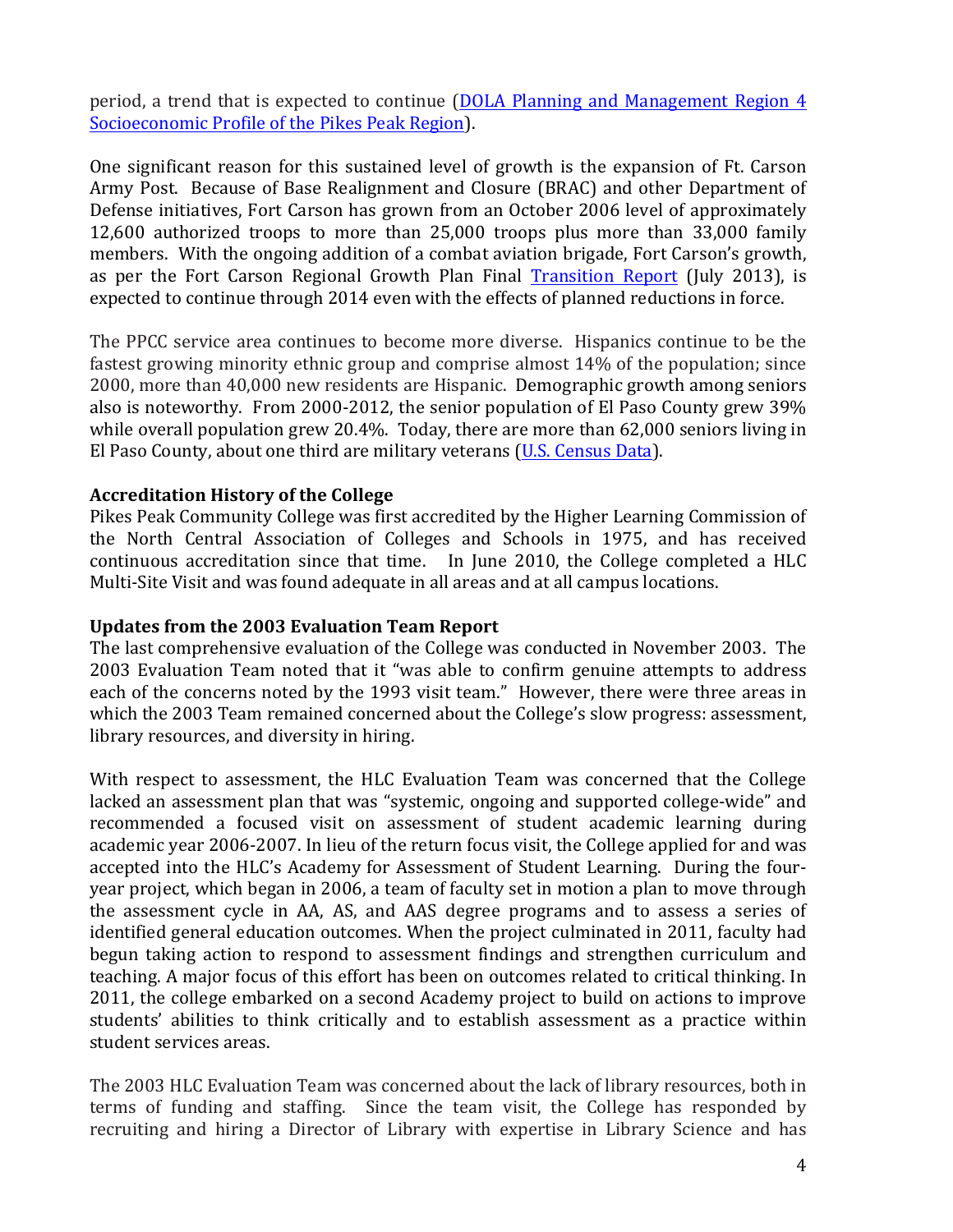increased funding for material resources from  $$42,018$  in 2003 to \$98,500 in 2008. The \$98,500 annual funding has remained constant for the years 2009 through 2013. Diversity in hiring issues raised by the Evaluation Team centered on the fact that the College had experienced a 70% increase in minority enrollment since 1990 but not a commensurate increase in minority staff hires. Unfortunately, PPCC's minority workforce has grown less than one percent over the past decade. Although the College has diversified its non-instructional staff, it continues to focus efforts toward hiring and retaining minority faculty.

Further, the Evaluation Team noted inconsistencies in the way the Human Resource Services Department was receiving official transcripts and other credentials required for the hiring of full-time and adjunct faculty. The Team recommended a progress report of an independent audit of human resource files verifying receipt of all necessary files by December 2004. This audit was successfully concluded and accepted by HLC.

#### Notable Changes since the Last Comprehensive Evaluation

During the past decade, the following notable changes have occurred at the College.

- 1) College leadership has changed several times. President Joe Garcia left PPCC in August 2006 and was replaced by Dr. Tony Kinkel in February 2007. Dr. Kinkel left the College in Fall 2010 and Dr. Lance Bolton became president July 2011. Under Dr. Bolton's leadership, the Vice President of Student Services position was split into two positions: Vice President for Enrollment Services and Vice President for Student Success. With the exception of Carlton Brooks, Executive Director of Human Resources, all members of the College's leadership team have served less than four years in their current positions.
- 2) The College has experienced tremendous enrollment growth. Since FY 2004, student FTE grew from  $6,707$  to  $10,641$  in FY 2012, a 58% gain. Much of this growth can be attributed to the effects of the economic recession. Concurrent enrollment for high school students has also contributed to FTE gains
- 3) Financial management has improved, despite fluctuations in government support. Since 2008, state appropriations to Colorado's community colleges decreased 44% while resident tuition rates grew approximately 9% annually and enrollment at PPCC grew 42%. Increases to federal financial aid and access to higher education tax credits helped many students defray rising tuition costs, as did an increase in PPCC Foundation support for struggling students and a growing commitment to pursue grant funding. Over this same time period, PPCC's Total-Composite Financial Indicator  $(CFI)$  Score has risen from 2.9 to 6.2, and the College continues to maintain a healthy fund balance, growing by \$22 million in unrestricted net assets from 2008 to 2012.
- 4) New facilities have been added and significant remodeling of existing space has been completed. In Fall 2008, the College opened the Falcon Campus, located northeast of Colorado Springs, the fastest growing part of the PPCC service area.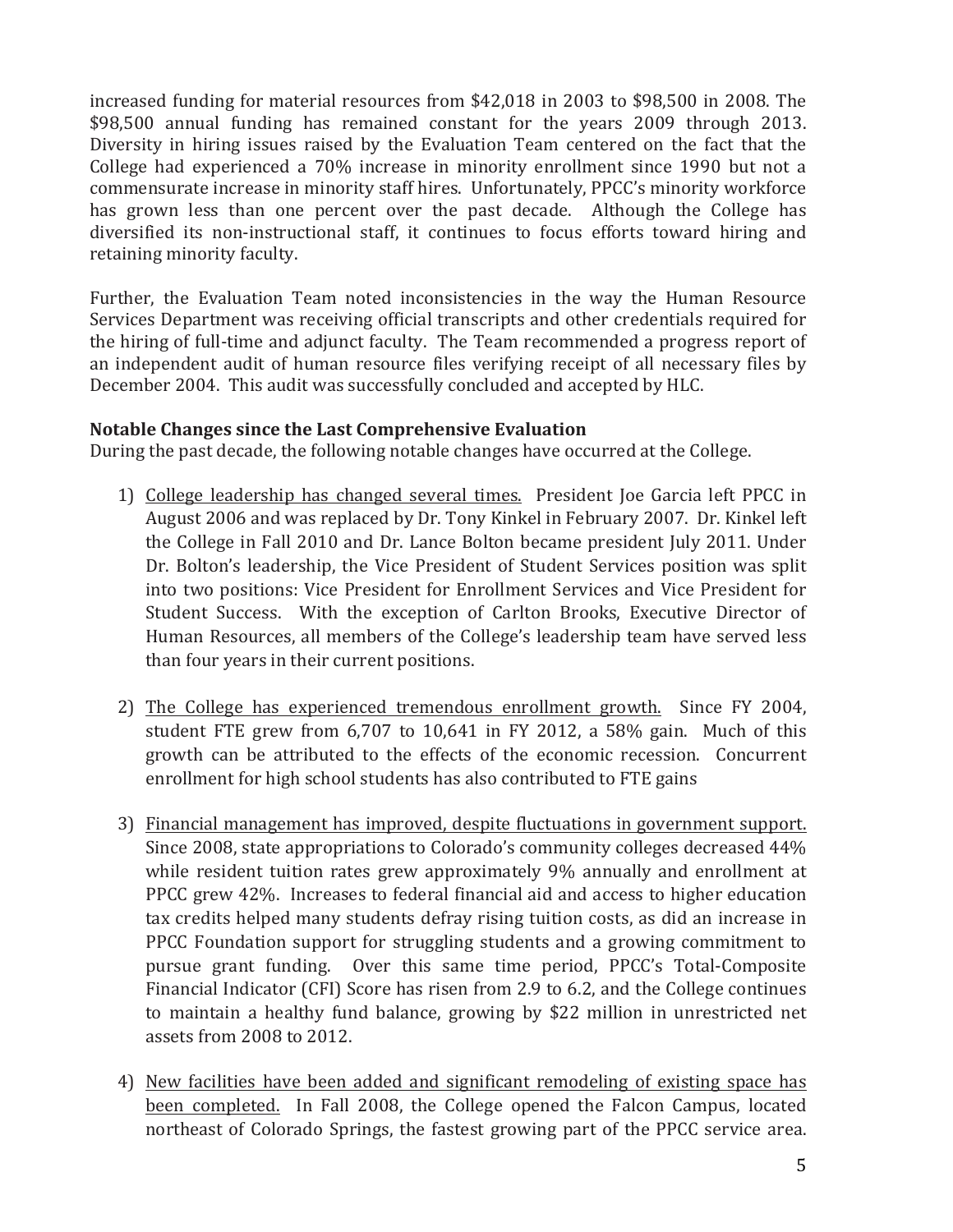The Falcon campus includes 14 classrooms and a student services complex. In 2013, the College purchased a building near the Downtown Studio Campus for new classrooms and parking. Renovations since 2003 include the completion of new childcare facilities at the Centennial and Rampart Range campuses, expansion of the Culinary Arts program, remodeling of the theater, science, labs, and several classrooms at Centennial Campus, and remodeling of the science and nursing labs at Rampart Range campus. Projects now underway at the Centennial Campus include the redesign of space for enrollment services, creation of a multi-purpose Learning Commons, and expansion of the military programs area.

- 5) While employee morale has improved, workload demands continue to increase. Campus climate survey data indicate that faculty and staff have increased their overall levels of satisfaction with employment at PPCC, from 49% satisfied in 2008 to 75% satisfied in 2012. However, monitoring, compliance, and oversight requirements for all faculty and staff continue to increase.
- 6) Student support services transformation. In a continued effort to ensure "students succeed at PPCC", the College realigned its Student Services Division into two separate divisions on June 18, 2012. Focusing on better outcomes in student success, the Student Enrollment Services Division serves prospective students and the Student Success Division serves current students.
- 7) Changes to developmental education requirements are challenging the status quo. Following changes in federal financial aid requirements and Colorado legislative direction, the CCCS is developing system-wide requirements to streamline the college preparatory course sequence moving students into college-level courses more quickly. PPCC will implement the new framework in the fall semester 2014 after piloting new courses in the spring semester of 2013. Thousands of current and potential PPCC students will be affected by these changes, and the College is planning for additional supportive services, redesigning course prerequisites, and coordinating with area Adult Basic Education providers to support the changes.
- 8) The College works to improve its community presence. In 2011, The Marketing and Communication Office launched a re-branding effort that improved the College's marketing to prospective students and strengthened communication with external stakeholders; additionally, a newly designed website and social media strategy have added to the College's outreach efforts. PPCC's President met extensively with business and community agency leaders, and the College launched quarterly Manufacturing Forums, developed extended studies programming, and has committed to growing and developing each of its CTE program advisory committees.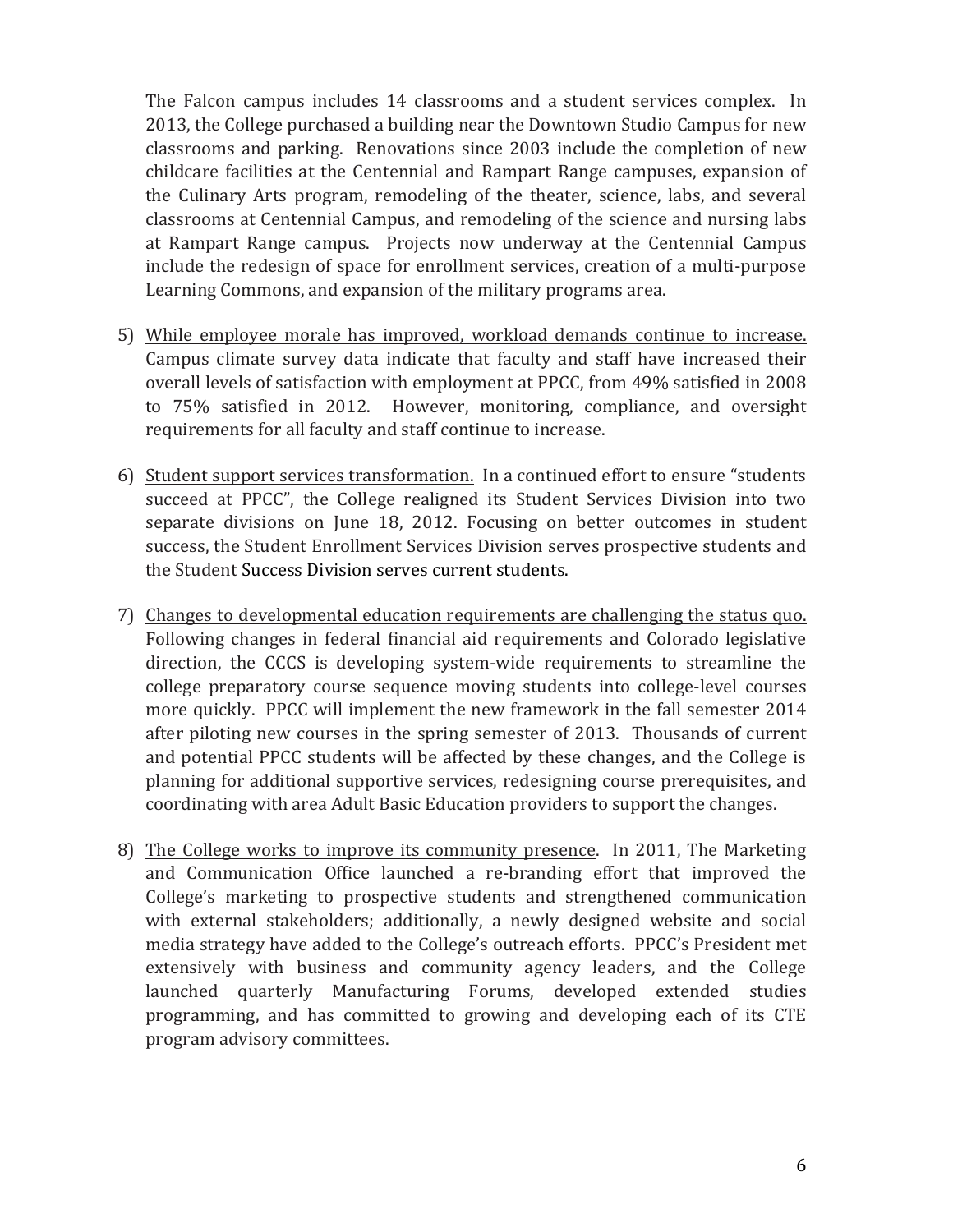#### **The Self-Study Process**

The self-study process was initiated in Spring 2012 as Criterion Core Team members were recruited. Over the summer semester of 2012, the team scheduled regular Steering Committee meetings through Fall 2012 and developed a template for submitting reports. In Fall 2012, Core Team Three chose to develop a pilot report for Criterion 3C. This pilot report was submitted to the HLC liaison for review and feedback. In December 2012, the Steering Committee held a Writing Training Workshop for all Core Team members and shared the HLC liaison's feedback. In addition, the Steering Committee developed a schedule for Core Component Draft submissions spanning from January 2013-July 2013.

As Spring 2013 unfolded, the Steering Committee realized that Core Teams were having trouble meeting deadlines and that drafts had multiple gaps, so the Team revised the template. By Summer 2013 it was apparent that the schedule was still too ambitious, so the PPCC President and Vice Presidents joined the Core Teams most closely related to their areas of responsibility to expedite completion of reports. In Fall 2013, the College hired an editor to pull together the individual Criterion drafts into one cohesive document. 

The College has incorporated creative measures to engage College staff in preparation for the Team visit in March 2014. Following the College's HLC theme "Just the Facts", the College adopted 1940's newspaper reporter caricatures with HLC messaging throughout all the campus. These caricatures "call out" the College's mission, vision, and values statements and also highlight College and HLC accreditation facts. Additional examples of engagement include email blasts, trivia contests, President's address, department and divisional meetings, and a HLC mock visit, helping each College employee identify his/her important role in student success at PPCC.

## **Criterion 1 Summary**

As a state agency, it is appropriate that the College's statutory mission statement directs PPCC. While the mission statement articulates a broad purpose, the College has developed clear Vision, Values, and Strategic Goals that guide its operations. PPCC's mission and related foundational documents guide the operations of the College. The mission provides the overall purpose and the strategic goals give specific and timely direction. PPCC's current strategic goals directly tie to its mission statement and guide its operation, influencing the allocation of its fiscal, human resource, technology, and physical resources. Based on clear purposes and goals, these foundational documents have directed strategic planning decisions during the past decade and continue to guide the College's academic planning, budgeting priorities, and operational actions for continuous improvement. Data from surveys of the College's employees, students, and community provide evidence that PPCC's mission is broadly understood within the institution. 

The College's educational responsibility is strongly stated in its current Values Statement, "Our primary commitment is to student learning, success and achievement, while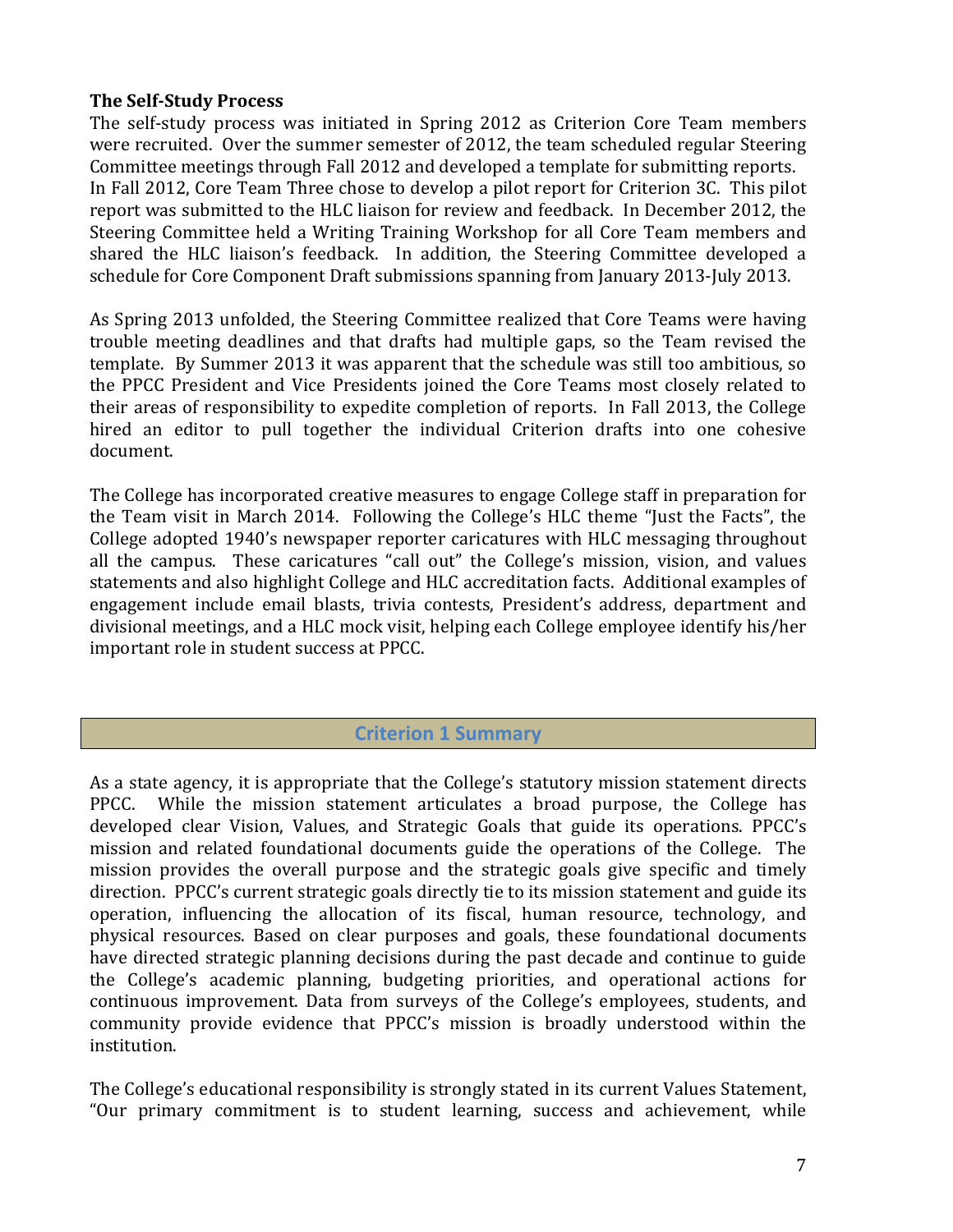promoting open and universal access to an affordable education and affirming the importance of our facilities and learning environments." PPCC's Mission, Vision, and Values Statements are focused on the essential purpose and goals of a public two-year college and broadly understood by its stakeholders. PPCC embraces its public purpose and responsibilities, providing a broad range of educational programs and support services to constituents in its tri-county service area.

Diversity at PPCC is defined in terms of representation and inclusion. A student focus group, conducted in 2011 by Education Research Partners, lauded the abundance of diversity at PPCC, noting it was a point of strength for the College and one of the reasons students chose to attend PPCC over other institutions. Although the College has a more diversified non-instructional staff, PPCC understands it must continue to diversify its employee base, with strategic focus on hiring and retaining minority faculty. Recognizing its challenge of workforce diversity, PPCC's 2012-2016 Strategic Plan identified a strategic goal to, "Develop and implement a plan to retain and recruit a highly engaged and diverse workforce." In an effort to create a more diverse and varied workforce, PPCC's Human Resource Services department identified strategic tactics and objectives, several which have already been implemented.

The commitment to the public good is demonstrated through a variety of methods. Generally, the mission and strategic planning of the College align with the expectation that two-year colleges address the local education and work force needs. Specifically, efforts focused on supporting military students and their dependents, extended learning opportunities, and high school programs show how the College places emphasis on specific populations to fulfill its mission.

## **Criterion 2 Summary**

Pikes Peak Community College operates with integrity and follows ethical policies and practices. The College, as a state institution, is subject to the State of Colorado fiscal rules. All federal and state laws related to functions of human resources are followed with a commitment to treating all applicants and employees with fairness and respect. The State Board for Community Colleges and Occupational Education guides integrity of academic planning and approval. The College presents itself in a myriad of ways; however, the institutional website and catalog serve as primary information resources for programs, requirements, faculty/staff information, cost to students, control, and accreditation relationships.

The appointed SBCCOE is independent of external authority save for that of the state government in its capacity to enforce Colorado statutes, including the Code of Ethics and Policies for Public Officials and Employees. Delegation of personnel and budget authority provides the College President broad latitude of authority within his respective areas of responsibility, which include daily operations and business processes. The College's strategic plan and processes provide for the execution of its mission.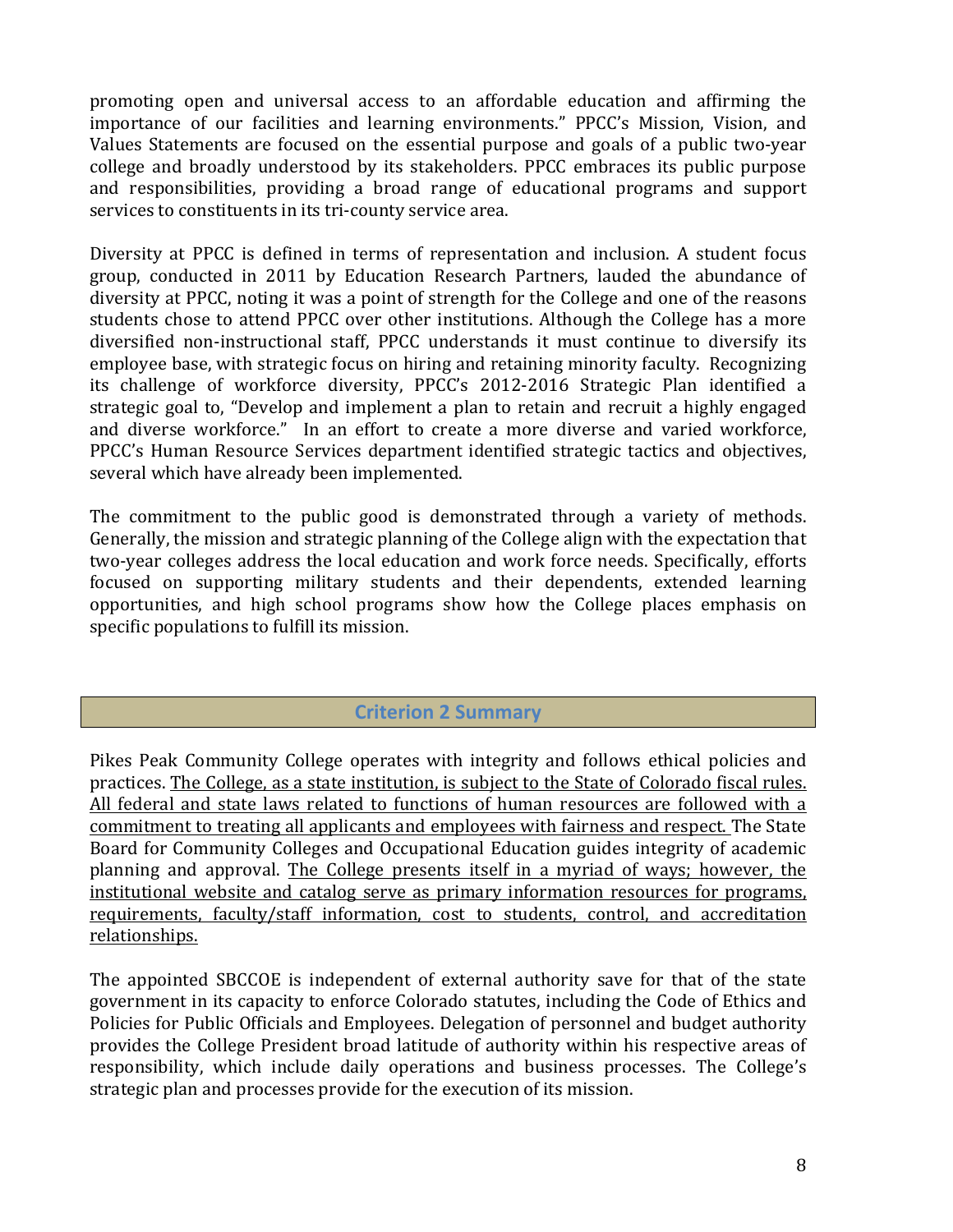As a member of the Colorado Community College System, the College has policies and a culture supporting freedom of expression in teaching and learning. Board Policy protects academic freedom and intellectual inquiry, promote excellence within the state system community colleges, and provide a fair and orderly process for the involuntary termination of employment of faculty members. Institutional research supports the assertion that faculty are satisfied with the level of independence they have in how they teach their classes. Student academic dishonesty/integrity issues are addressed as violations of the Student Code of Conduct. Students are provided access to the Code of Conduct via the college catalog, new student orientation, and the common course syllabi.

#### **Criterion 3 Summary**

Through careful review, PPCC upholds the quality of its academic and Career and Technical Education programs (CTE), assures the currency of its offerings, and provides rigorous learning outcome expectations for all courses. The processes in place enable the institution to expand and improve the programs it offers. General education requirements provide a strong foundation for student success at PPCC as well as for continued learning as students matriculate. The aim of this requirement is clearly articulated and assessed at multiple levels, including at the institutional level. The requirement includes study that develops critical thinking skills and furthers understanding of the cultural and human diversity, enhancing students' knowledge of the sciences and the humanities, preparing them for life as productive and contributing citizens.

As the foundation for establishing excellence in its academic and CTE programs, PPCC hires, evaluates, and develops the faculty and student support personnel needed to carry out its instructional mission. The College ensures that all instructors are qualified, credentialed, and properly trained. To monitor and improve their performance, faculty are evaluated by students in every course. The outcomes teaching assessments are used in annual performance reviews and evaluations. PPCC also hires, evaluates, and develops a staff to support its academic programs. Working cooperatively, the faculty and student support staff have enabled PPCC to enhance the quality of its academic offerings and to improve the delivery efficiency and educational effectiveness of its programs.

Enabling student success in a large and diverse student body demands a host of effective and efficient student support services. PPCC provides those services in both traditional ways and through the use of technology. Professional academic advisors serve special student needs targeted by specific programs and oversight. PPCC takes responsibility for assisting students in making the transition to college success by addressing their academic needs upon entry. The College implements processes and support services to help all students become better prepared to perform college-level work, (e.g. Learning Assistance Center, Student Counseling and Resource Center, Math and Writing Centers, Office of Accommodative Services and Instructional Support, Career Planning and Advising, Retention Services, etc.). The result of these efforts is high-quality academic programs and supports delivered with greater efficiency and oversight, designed to lead to improvements in retention, persistence, and graduation rates.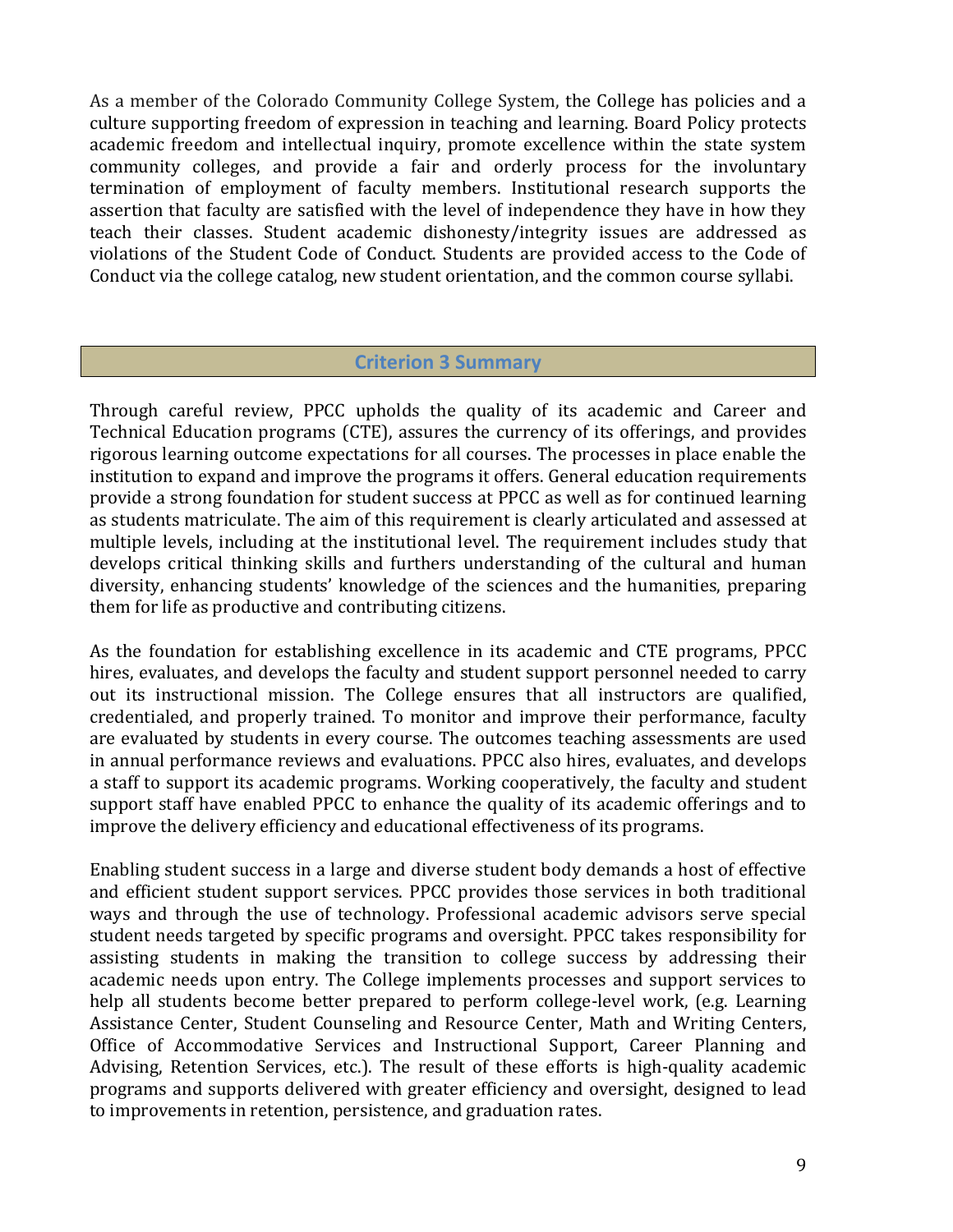PPCC provides an array of co-curricular activities that tie to the institution's mission that broaden students' backgrounds as part of the educational environment. The co-curricular programs are designed to contribute to the diverse needs and educational experiences of PPCC students. These programs and opportunities promote personal growth, expand and strengthen the capabilities of PPCC graduates to work with others, understand people from differing backgrounds, and find creative ways to help their community.

PPCC has extensive review and approval processes in place to ensure that quality academic programs are created, offered, and enhanced through faculty-driven initiatives as shown by the evidence provided in this chapter. The institution uses robust processes that guarantee faculty are thoroughly qualified and properly credentialed in transfer and CTE disciplines. Personnel evaluation processes at PPCC assure the staff that support students' academic experience are appropriately trained and current in their areas of responsibility through continuing professional development. Support programs empower a diverse student population to reach their academic goals. Students may choose to participate in a variety of co-curricular programs offered to enrich their college experience. Support levels by advisors and faculty members play a key role in success of PPCC academic programs and help PPCC achieve its mission.

# Criterion 4 Summary

PPCC has well-developed, faculty-driven systems for course evaluations and learning assessment. The College maintains a practice of comprehensive program reviews on a five-year cycle. The program self-study report evaluates the program's mission and goals, educational objectives, curriculum, resources and facilities, accreditation status if appropriate, qualifications of faculty, student evaluations, and quantitative trend and benchmark data. The PPCC Program Review Process (EP 200), ensures compliance and support for programs, including Career and Technical Education programs eligible for Carl Perkins Grant funding on a five-year cycle or less in accord with stipulations of the Carl Perkins Vocational Educational Act of 1984. PPCC faculty and the individual academic divisions and programs maintain authority of setting prerequisites for courses, determining depth and rigor of course content, clarifying expectations and assessment of student learning, providing access to student learning resources, and verifying faculty qualifications. All programs requiring specialized accreditation are responsible for continuous maintenance of their accreditation.

In 2002, PPCC began a program to assess student learning by creating an oversight committee, College Outcomes Assessment Team (COAT), which is comprised of faculty and several administrative consultants. COAT operates within Instructional Services and oversees the General Education Subcommittees, Assessment Review Committee (ARC), and academic department assessment efforts. The College's regular assessment cycle involves measuring one or more general education outcomes each year across all content areas in the AA, AS, and AAS degree programs utilizing the results to make improvements. In addition to the general education student learning outcomes, each Career and Technical Education (CTE) program, transfer degree program, and college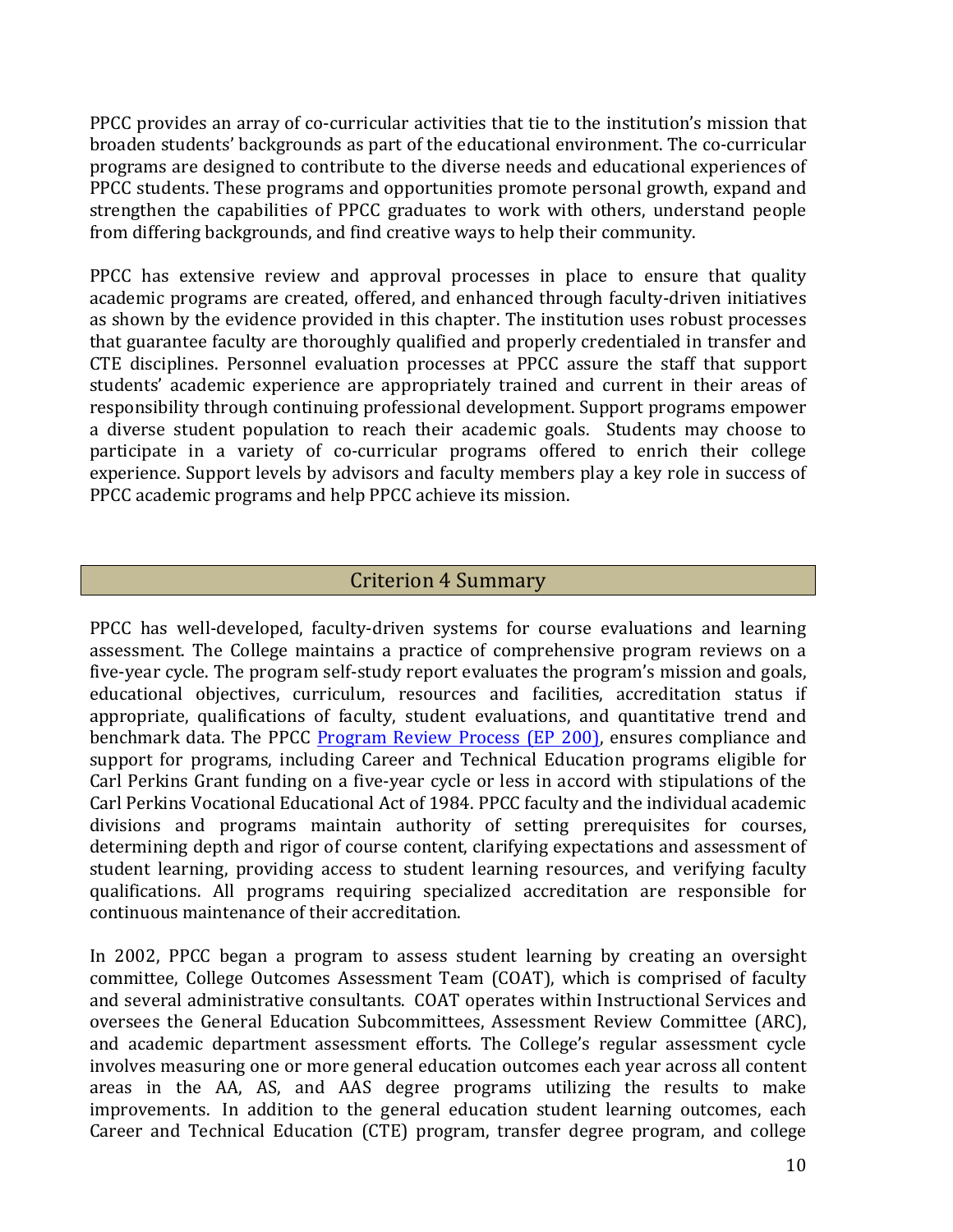preparatory department (English and math) identifies its own student learning outcomes. Academic Department assessments are embedded into their program reviews; departments must report the process for determining, evaluating, and revising instructional and curricular practices for the purpose of improving student learning. Key examples of measures, results and subsequent action plans used in general education outcome assessment have been identified. Today, PPCC faculty use assessment information to incorporate changes into the design of their lesson plans. As part of PPCC's first Academy for the Assessment of Student Learning project, COAT designed a process for setting student performance targets. General education committees are now expected to set performance targets after the second use of an assessment instrument.

Data-driven monitoring of retention, persistence, and completion rates for students pursuing degrees and certificates serve as indicators that "Students Succeed at PPCC". Performance results are included in the president's annual performance evaluation, which includes goals for improvement in each area. The College's goals for retention, persistence and completion are guided by the strategic plan and, the annual PPCC president's college goals, and are in alignment with CCCS and CDHE goals. Recognizing the need to improve student success rates, PPCC took a critical step toward strengthening the institution's retention, persistence, and completion processes in 2012 with the creation of a new Student Success Division. Specific goals for retention (2% increase for full and part time degree seeking students) and completion (increase degrees and certificates awarded by  $1.4\%$  in 2013/14) have been set with tactics to achieve them. The IR Office and the Records Office share the responsibility of submitting state or federally mandated reports on a timely basis. Official data is submitted to the Student Unit Record Data System (SURDS), Integrated Postsecondary Education Data System (IPEDS), and Career and Technical Education (CTE) Reports.

## **Criterion 5 Summary**

Despite a recent decline in enrollment and gradual decrease in state funding per FTE, PPCC has been able to maintain and strengthen educational programs through strategic planning and allocations. The College's unrestricted fund balance indicates a consistent pattern of increase. As part of PPCC's strategic plan, an appropriate level of reserves is maintained to ensure long-term viability and sustainability of the college and reviewed as a part of the annual budgeting process along with an updated assessment of facilities, structures, and funding sources. The outcome of this strong fiscal practice has allowed PPCC to move forward in exploring new academic programs, support growth in staff positions, accomplish and plan for physical renovations and new construction, and purchase technology.

The College practices a shared governance model to support collaboration in fulfilling its mission. Administrators, faculty, staff, students and other stakeholder groups are represented by various councils and committees. Leadership Council, Advisory council, advisory boards, faculty senate, and student government are a few of these committed to governance structure. Their roles are to communicate, discuss, and implement